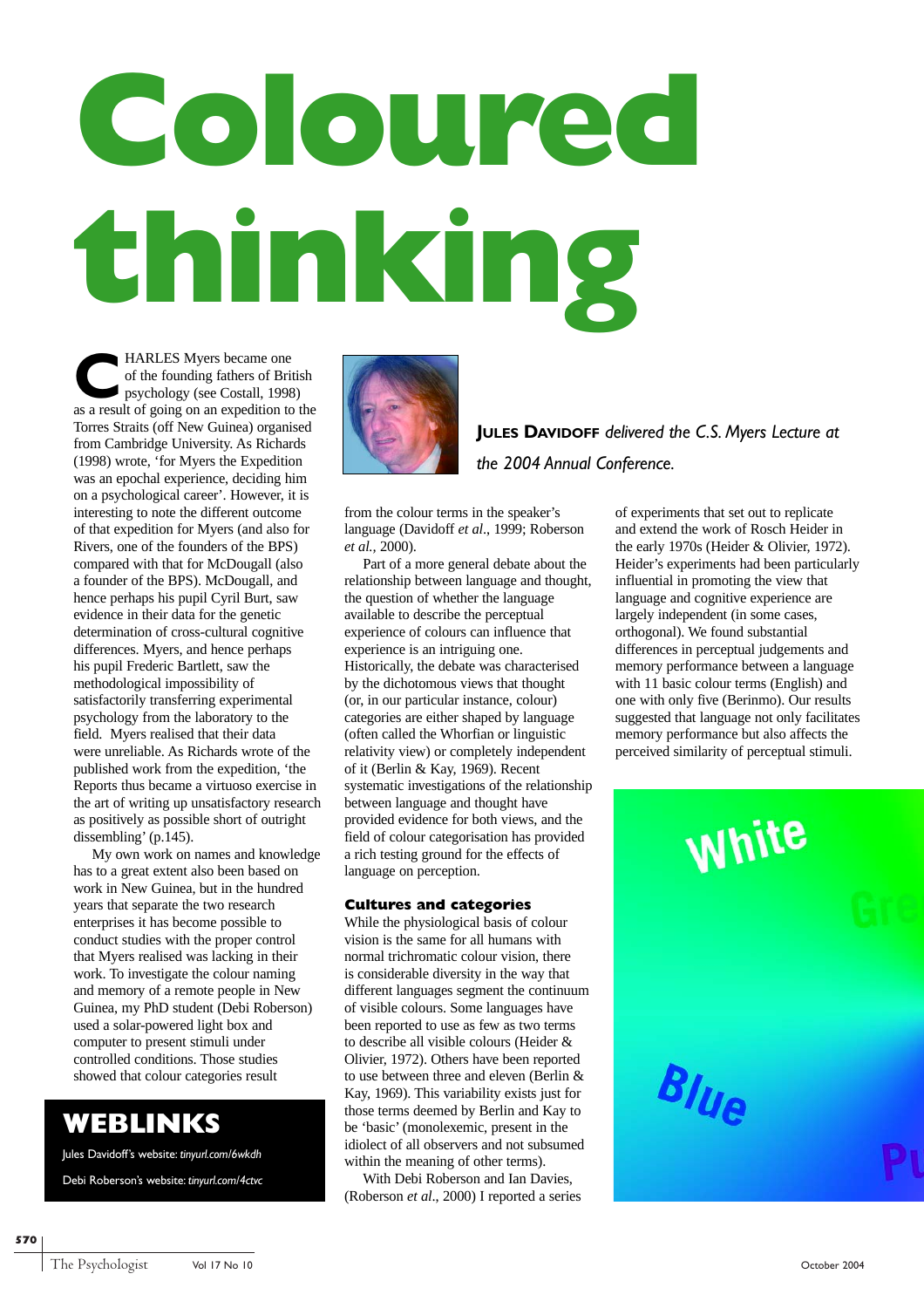The kinds of experiments we carried out can be illustrated from a study in which we asked people to divide colour patches into two groups. To an English speaker, these could easily be classified as a green group and a blue group. To the Berinmo, who use the same word for the colours that we call green and blue, the classification was not obvious. There was no instinctive appreciation that blue and green were different categories. Then, using colour patches that crossed a boundary in their language, we were able to reverse the outcome. The English speakers, who used the same word for colours that crossed the Berinmo colour boundary, found it relatively difficult to learn the appropriate category for each colour patch whereas the Berinmo found the task relatively easy.

The cross-lingual research has been continued in our recent studies with the Himba in Namibia. Here we were able to follow the progress of children as they acquired colour names. Our previous research with adults mostly used memory errors as the main data to argue for linguistic relativity; however, what appeared to be errors particular to a language might merely derive from the participant using a verbal code to remember colours. So, language-based memory errors might not necessarily contradict the universal account of colour categories. However, these arguments

against memory errors cannot apply to children who do not know colour terms.

The results showed that the pattern of memory errors was very similar in English and Himba children with no colour term knowledge. Crucially, neither pattern resembles that derived from the 11 basic categories of English. The errors were based on perceptual distance rather than a particular set of predetermined categories. Thus, before the child has acquired any colour terms there is no evidence of any innate categorical organisation.

Of particular interest was children's performance, as they acquired colour names, in their attempts to remember a navy blue which lies perceptually between the English prototype blue and black. For English speakers, this colour is, of course, in the same category as the prototype blue. For Himba speakers, however, it is in the same category (name) as black. Within the set of colour patches to be remembered, there was a closer perceptual alternative to the navy blue than either of these; this was purple. If choices were only influenced by perceptual similarity the purple should be a more frequent erroneous choice than either the prototype blue or the black, for both populations. In both populations of children, the errors made to the perceptually closer (purple) colour increased over the first two years of testing. Then, in the third year, as the children



acquired colour names, the errors diverged. The English children confused the navy blue with the prototypic blue; the Himba children confused it with black.

### **Clues from neuropsychology**

The impetus for the cross-lingual research into colour naming actually came from neuropsychology. The inability to carry out tasks requiring categorisation is a common consequence of aphasia (total or partial loss of the ability to use or understand language), and historically impairments on categorisation tasks were considered crucial to the debate concerning the relationship between impaired language and thought. Strong opinions were expressed in the early days of modern neuropsychological research: the argument was considered one of the most crucial in neuropsychology, surfacing many times in the subsequent 100 years. On the view that related aphasia to conceptual impairment, the two disorders have been seen variously to derive from a more general impairment in the use of symbols and from impaired abstraction and categorisation capacity (Goldstein, 1948).

The categorisation tasks employed by Goldstein were used in a few subsequent studies. For example, De Renzi *et al*. (1972) asked participants to sort skeins of coloured wool and found some (those unable to name and deemed to have anomic aphasia) were unable to do so despite normal colour vision. However, they concluded that the 'reason for aphasics' poor performance is not clear' (p.147). Impaired categorisation was also restricted to anomic aphasia by Caramazza *et al*. (1982), who commented that 'the strongest statement that can be made at this time is that the type of semantically based deficit we have uncovered appears to be associated with some types of posterior pathology, but not with all posterior lesions' (p.186).

A little more progress on clarifying the limits of categorisation in anomic aphasia was made by Roberson *et al*. (1999). In our examination of the conceptual abilities of a patient (LEW), we noted two contrasting patterns of performance. Whereas the patient was able to divide objects by some categorisation instructions, he seemed unable to do so and even bewildered by others. He excelled at sorting pictures of animals into those that were foreign and those that were British, but despite his excellent colour vision, acuity and otherwise excellent comprehension, he